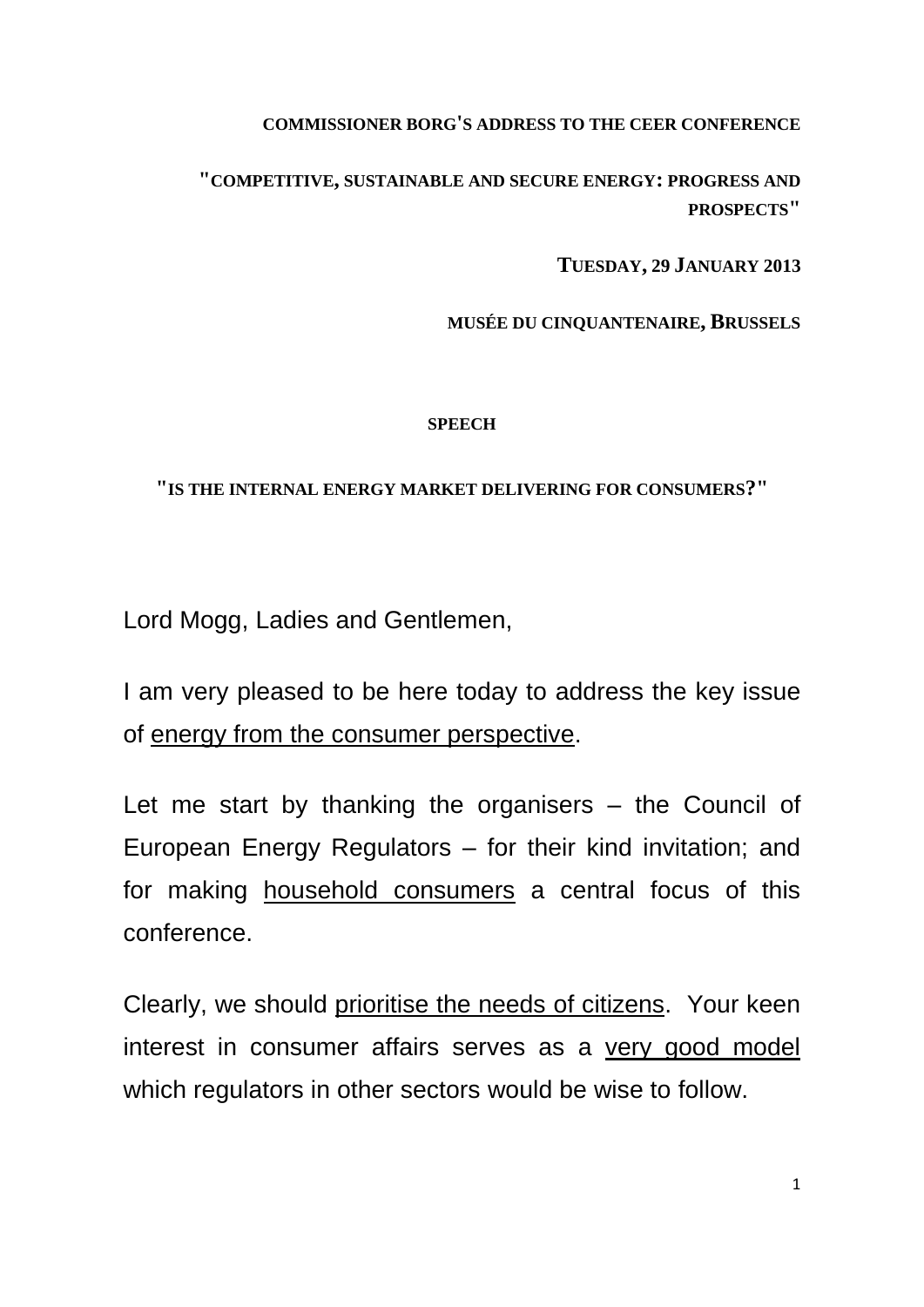The energy sector is a special case. Energy is an indispensable resource for the wellbeing of society. It powers the economy and, depending on how it is generated and consumed, can contribute to economic and environmental sustainability.

There is also an important external relations aspect associated with energy. Let us not forget that Europe today is largely import-dependent as regards oil and gas arriving from countries with varying levels of political stability.

And there is also a fundamental social aspect in the provision of energy. We need electricity to illuminate our houses and power our appliances, and gas to warm our homes and cook our meals. In short, energy is a basic commodity and all the more so at this time of the year.

Energy consumption is not optional. Energy must therefore be affordable to European citizens to meet their basic needs.

On top of this, special attention and targeted actions are required to address the needs of vulnerable groups of energy consumers.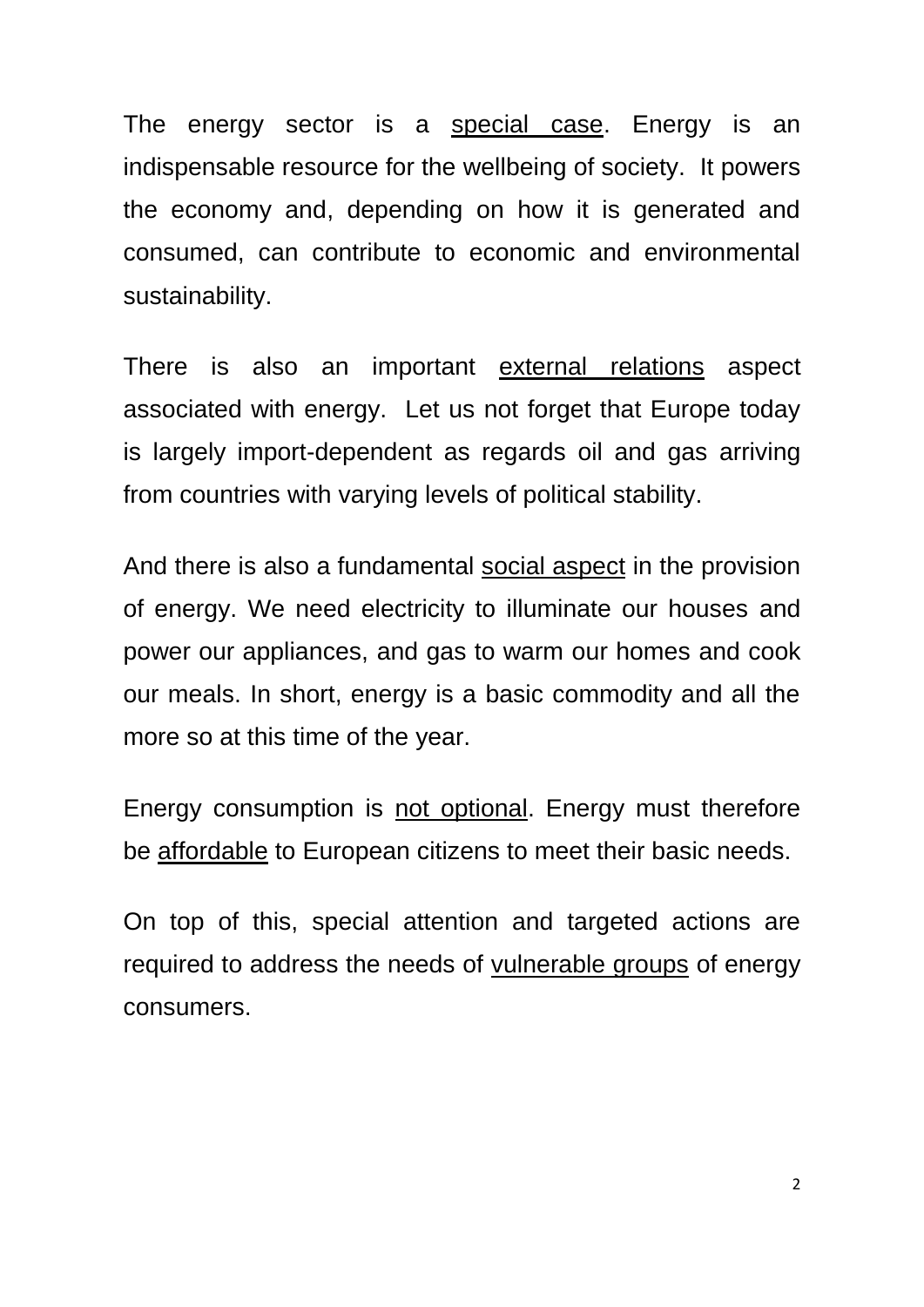Beyond these essential considerations, the energy sector is a key area for Europe's economic and technological progress and can be a major driver for improving Europe's competitiveness.

While energy policy was some years ago an essentially national issue, it has gained in recent years a much more European dimension.

This has led to the development of a European energy policy, which has the Internal Market at its core, but also includes other relevant areas.

Parallel to the Internal Market legislation which also covers the fundamental markets for electricity and natural gas, Europe has put forward, policy objectives and legislation concerning:

- the future energy mix of the EU, towards more renewables;
- the fight against climate change; and
- the move towards more efficient energy consumption.

However, the implementation of these objectives is a serious challenge, particularly in these times of economic hardship.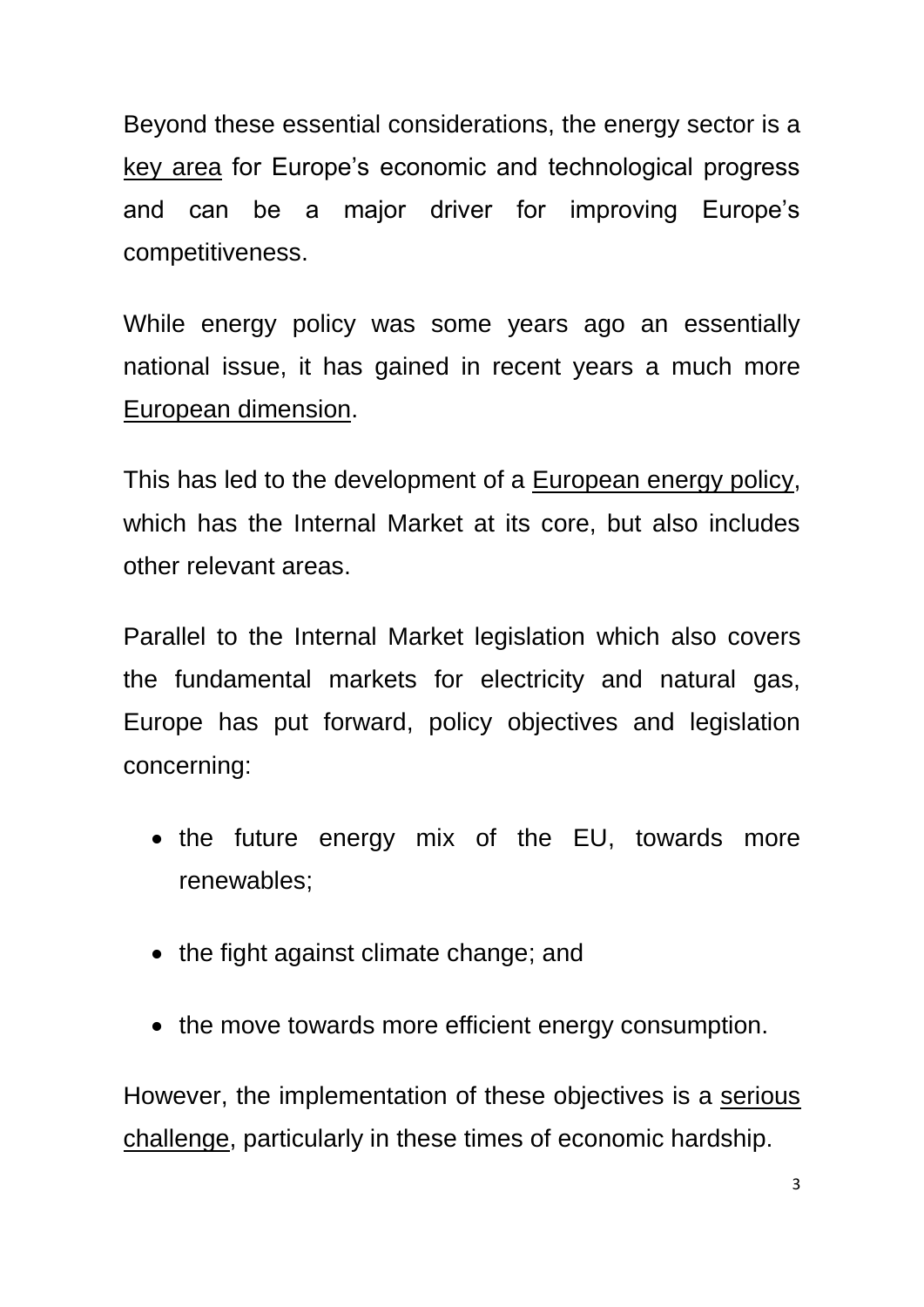At the same time, taking action towards more renewable energy sources, lower CO2 emissions and greater energy efficiency – will prove instrumental in mapping a secure path out of the current economic crisis.

It is clear that individual consumers have a major contribution to make towards achieving these goals. But equally, consumers must reap the full benefits from the realisation of these objectives through economic savings.

In addition, we need to use the flexibility of market competition to the fullest, to optimise the use of scarce resources also allowing consumers to get the best deals.

We all recognise that competition in our electricity and gas markets is currently not satisfactory.

It is an inconvenient truth, presented year on year by the Commission's Consumer Markets Scoreboard, that electricity and gas markets are consistently perceived as among the worst performing sectors by consumers across the EU. In fact, only the banking sector suffers from a lower reputation.

Therefore, I cannot stress strongly enough the need for the industry to make greater efforts towards delivering better deals for energy customers.

4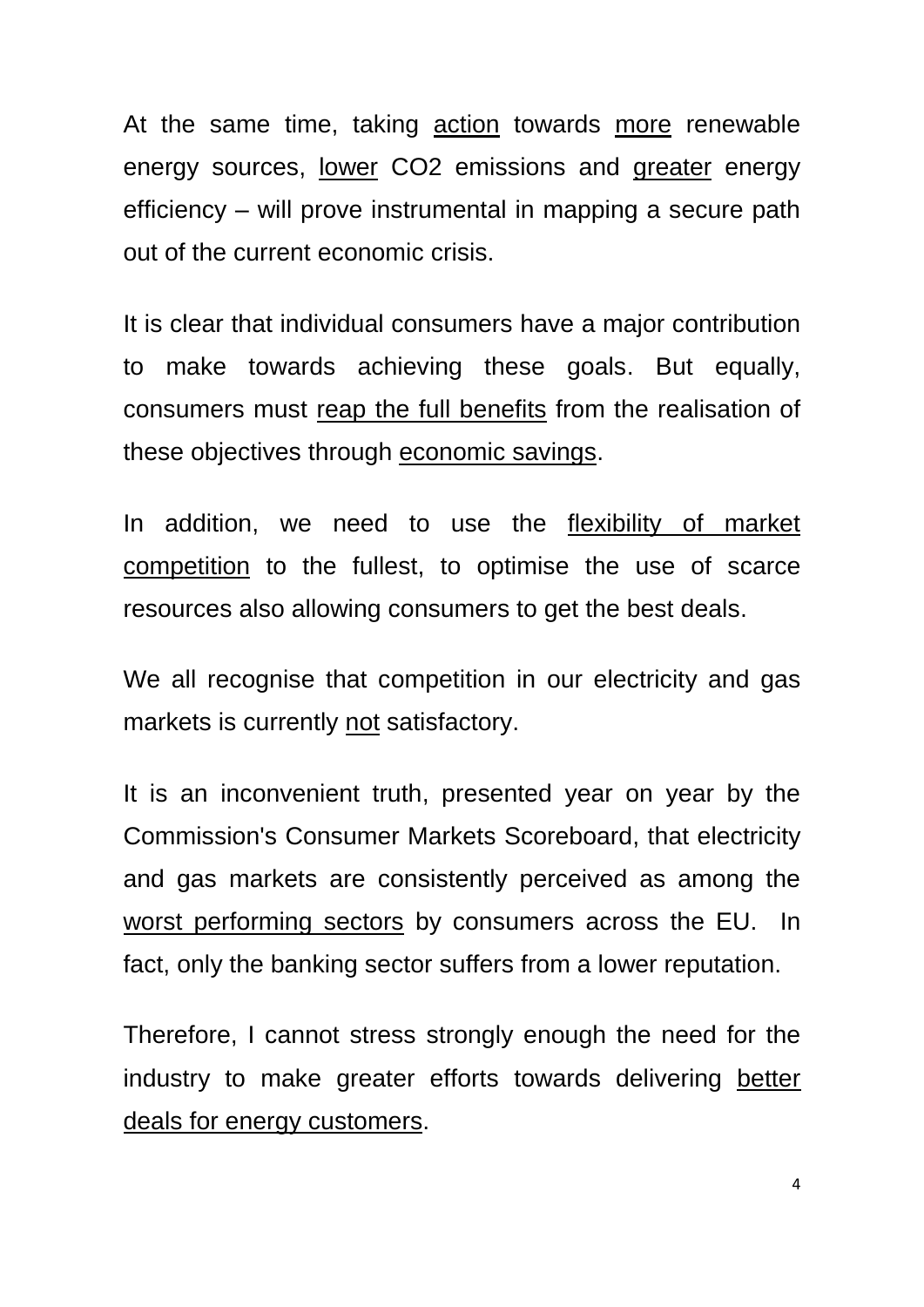Existing and prospective clients must be made properly aware that better options may exist, and that these options are easily available. Only this can turn the tide as regards energy consumers' perceptions.

Energy regulators also need to raise their game.

Together with consumer groups, regulators need to continue their advocacy and bring to the fore the issues which need to be addressed.

The current unsatisfactory situation illustrates why energy is among my top priority areas within the Consumer Agenda – the Commission's Strategy for consumer policy in the years to come.

As highlighted by Commissioner Oettinger, the Commission delivered a comprehensive set of legislative provisions under the Third Energy Package in 2009.

The consumer provisions of this Package are comprehensive, exhaustive and detailed. The Energy Regulators are armed with new competencies, but also charged with new responsibilities.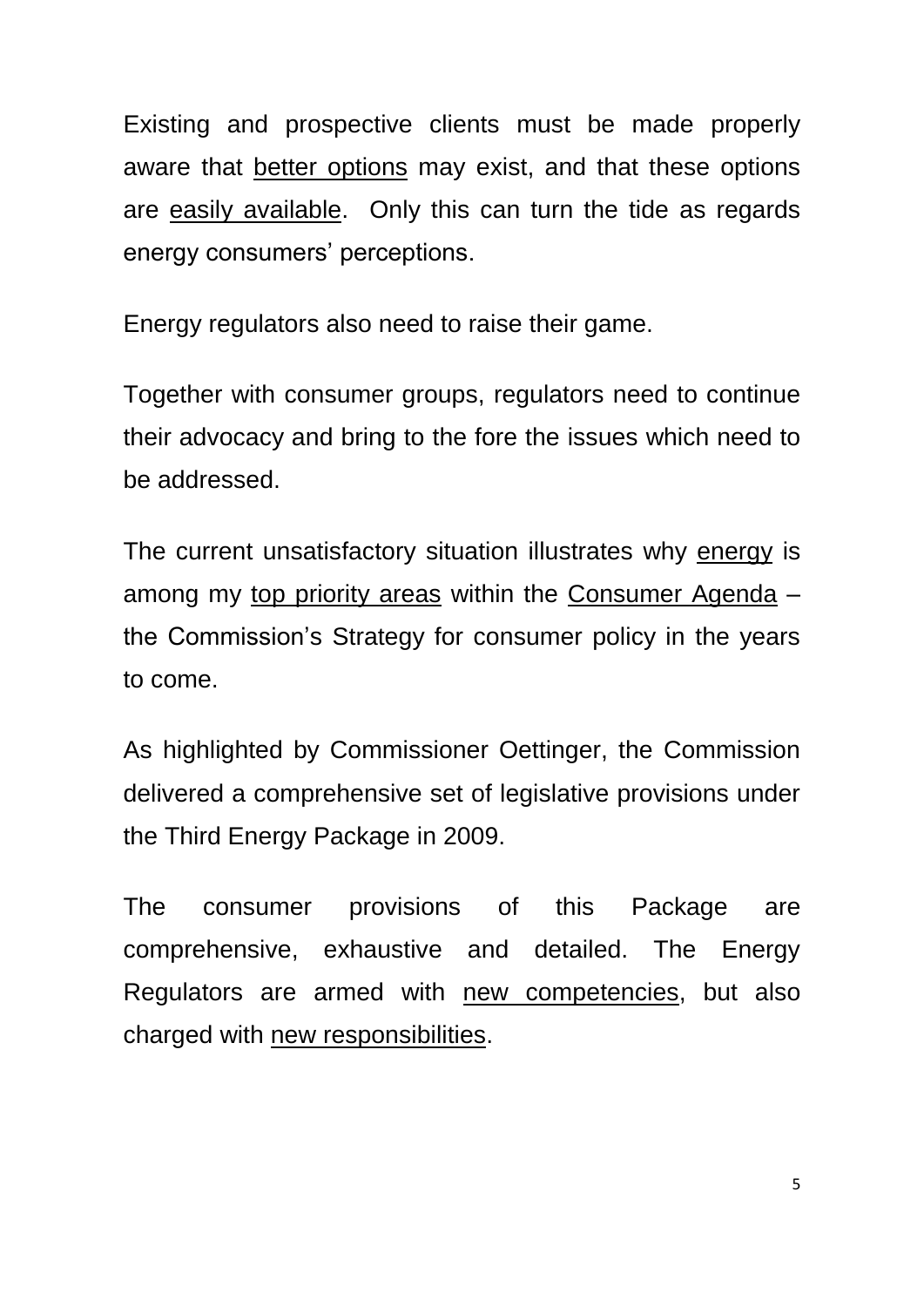Laws, of course, are means to an end – and our end is to substantially improve the way markets function. Markets need to deliver for consumers.

This requires watchful market monitoring, full implementation and rigorous enforcement of EU legislation. Only so can we set the parameters for fair and effective market competition.

However, to engage consumers in this "brave new world" they need to have the right deals and the right tools at their disposal.

Consumers need meaningful products, services and prices. They also need to be empowered with correct, clear, concise and comparable information.

The Commission – together with regulators, and consumer and industry representatives – has been working to achieve this focusing on electricity and gas bills and other tools for conveying information to consumers.

And we will continue to do so in 2013. Specifically, we will seek to explore further the potential of electronic communications and information technology – to help consumers better manage their energy use.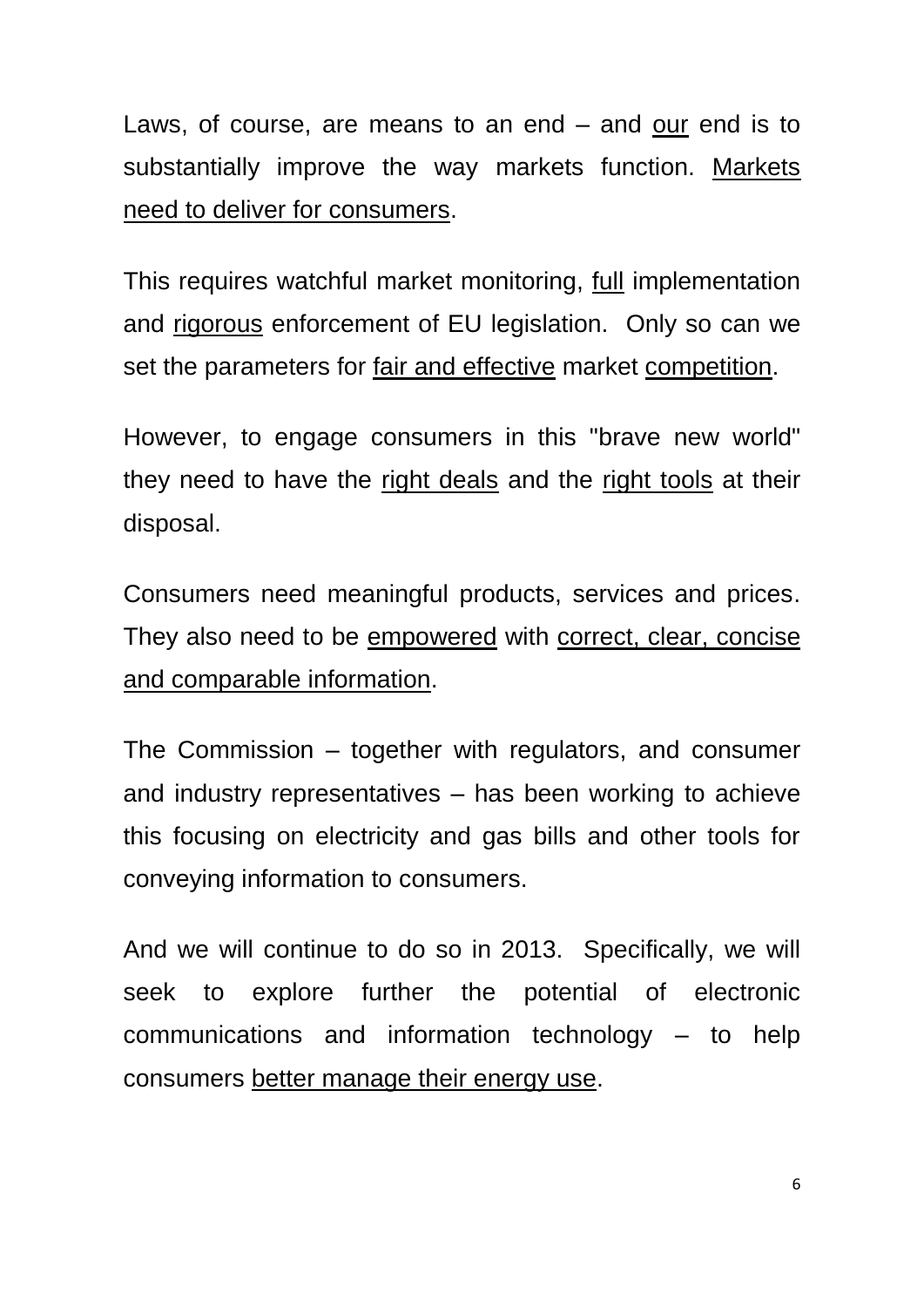It is plain common sense to say that saving energy is good for our pockets and good for the environment. But this is also good for business in the long term, as happy customers are loyal customers.

Let me now say a few words on the important issue of enforcement.

The Commission fully acknowledges the impressive track record of the European Energy Regulators, in particular as regards consumer issues.

Nevertheless, the new legislative provisions for consumers in the Third Energy Package could be viewed as "uncharted waters" for some energy regulators. Indeed, this is equally the case for some national consumer authorities.

Since the start of the liberalisation of energy markets, national consumer authorities have been regularly contacted by citizens with questions and complaints.

The Commission's own studies show that while in some Member States the regulatory architecture is working well, there are still many where improvement is sorely needed.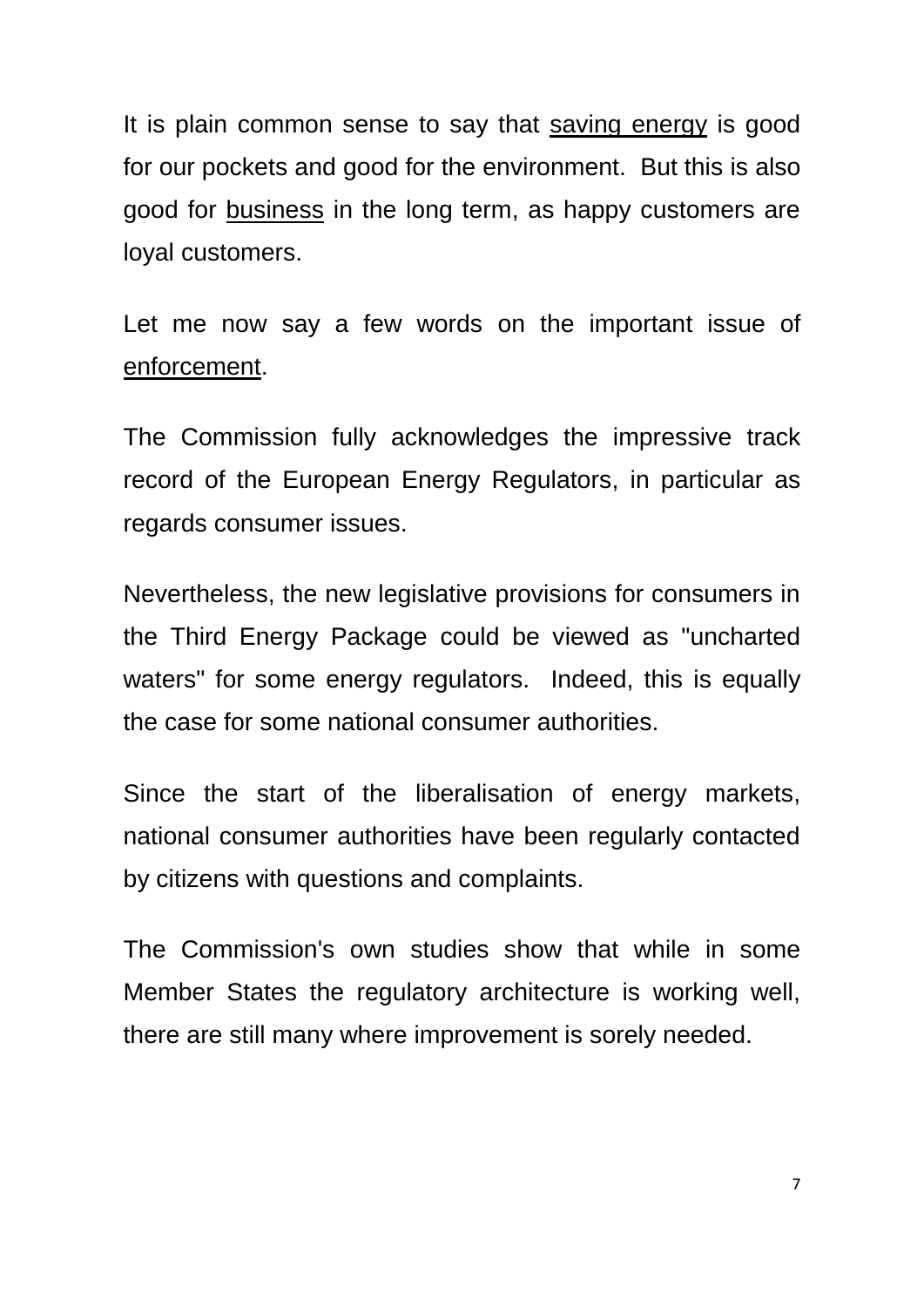With this in mind, for this year's Consumer Summit – where enforcement is the focus – we are organising a workshop on joint enforcement and collaboration among public authorities using the energy sector as an example.

We want to bring together relevant and competent national bodies, consumer authorities, energy as well as other sectoral regulators – to exchange views, good practices and explore common specific solutions to problems.

I firmly believe that by joining forces and using each agency's expertise – on the one side energy markets and on the other consumer affairs – we can rapidly pave the way to improved market conditions for consumers.

The Citizens' Energy Forum provides a good example of collaboration. This annual gathering of all the right stakeholders, which reviews the pace of implementation of electricity and gas market provisions and how markets perform for consumers, has proved a very valuable tool.

The Commission's efforts to organise consumer events focussing on energy at national level, is also an important means for improving debate, consultation and stocktaking of progress.